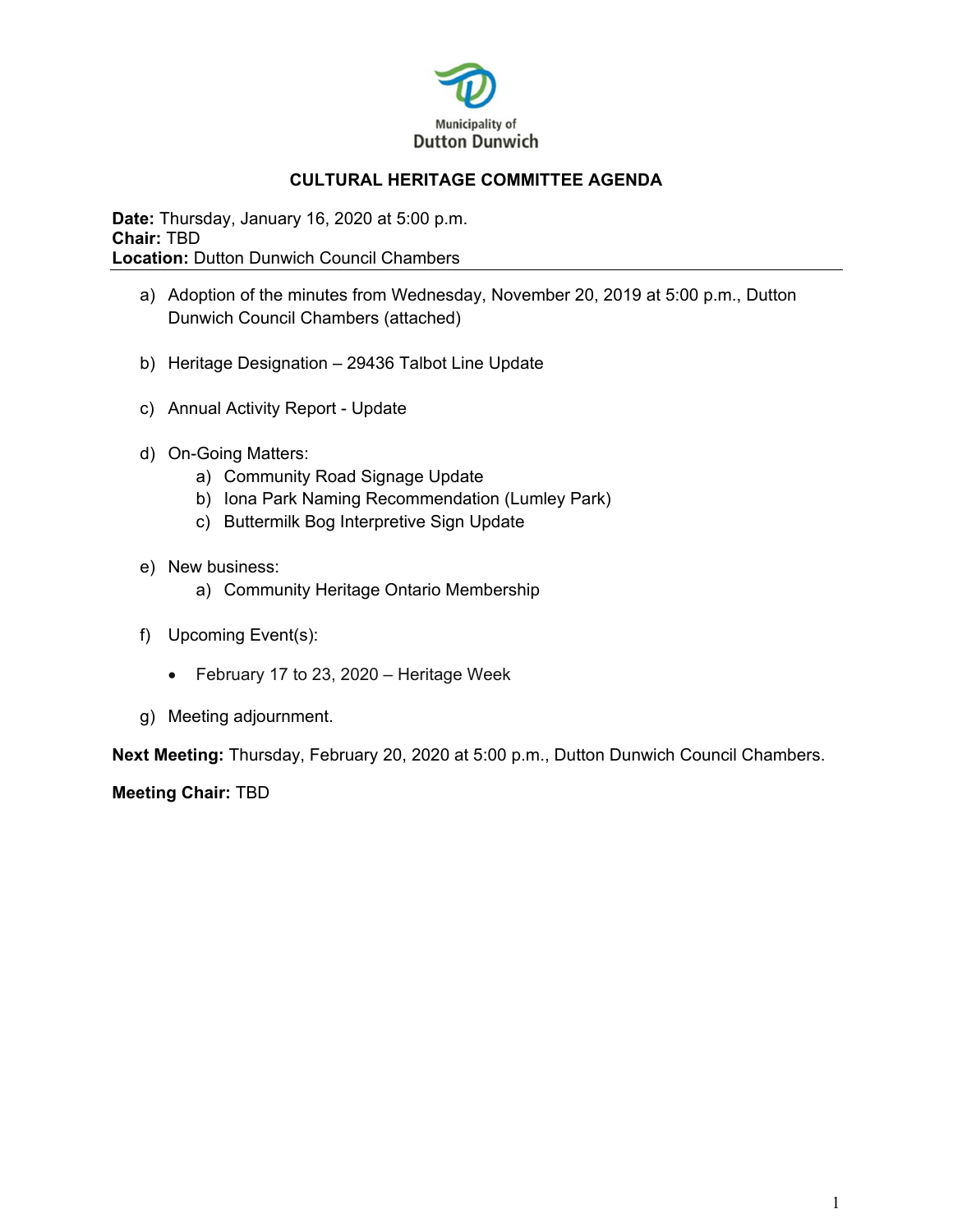

# **CULTURAL HERITAGE COMMITTEE MINUTES**

### November 20, 2019 – Council Chambers – 5pm

**Present:** Deputy Mayor Mike Hentz, Laurence Grant, Delany Leitch, Elaine Brown **Staff Resources:** Tracey Pillon-Abbs, Planner, Kate Morreau, Executive Assistant **Regrets:** Angela Bobier

Elaine chaired, and called the meeting to order at 5:09pm.

# **Adoption of the Minutes – October 16, 2019**

Elaine asked if there were any errors or omissions in the minutes. None.

### **Motion to adopt the minutes by Laurence and Seconded by Deputy Mayor Hentz. CARRIED.**

#### **Proposed Heritage Designation Evaluation for 29436 Talbot Line – Sifton Homestead**

Tracey confirmed the evaluation was received and approved by Council. The "Intent to Designate" notice has been issued/advertised and the 30 day appeal process will end on December 17. If no appeals are received Tracey will bring the designation bylaw back to Council in January 2020.

#### **"Doors Open" Event – 2019 Wrap Up Report**

Tracey provided a report to the committee summarizing the event. The event was determined to be a great success with the number of visitors far exceeding what was expected. The Iona store alone had 300 visitors and Elaine stated the Lucas house had 193 visitors. Delany reported that many of the "die hard" Doors Open visitors voiced their tendency to avoid churches and town halls preferring to visit homes, stores, school houses etc.

Tracey confirmed the Doors Open forms have been completed and thank you letters have been sent out to event hosts and volunteers. However, the Crinan Hall thank you letter was returned. Delany will provide Tracey with contact information.

#### **"Doors Open" Event – 2020**

Registration is now open for the 2020 Doors Open event and the registration deadline is December 20.

After a brief discussion it was determined the committee would not participate in the 2020 event. Delany stated next year could provide an opportunity for the committee to reach out to residents during local events i.e., Heritage Week to consider their property for designation. Laurence stated a designated farm operation would be an interesting prospect. Deputy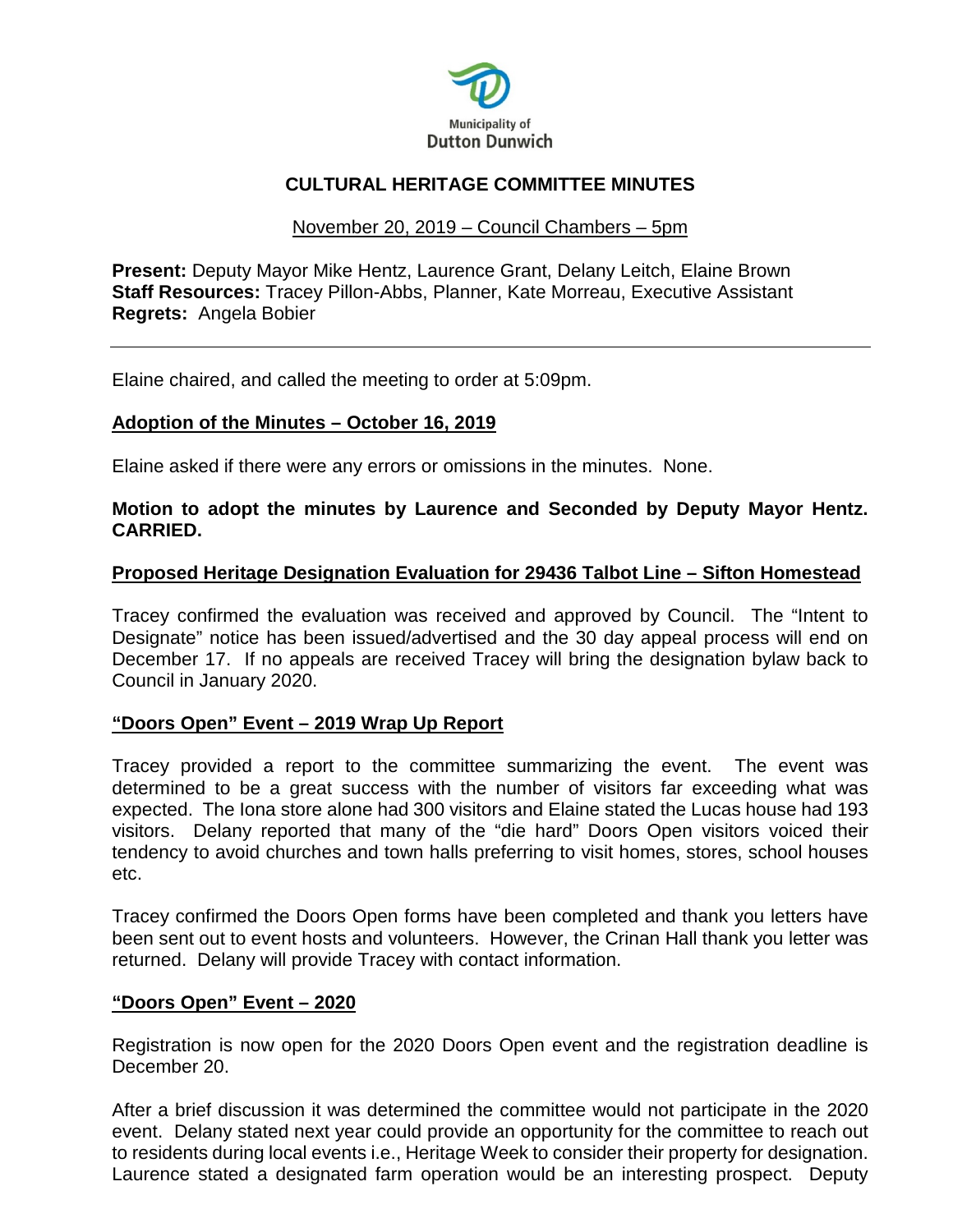Mayor Hentz stated a barn designation would be an asset also as barns are disappearing in the community.

A motion by Laurence to consider participation in the Doors Open 2021 event seconded by Delany. CARRIED.

### **Annual Activity Report**

The Annual Activity report was reviewed by the Committee. The report highlighted the 2019 activities i.e., designations, CRBs, Signage, Plaques etc.

The committee discussed which activities they would like to pursue for 2020 which Tracey can add to the report prior to submission to Council. Activities included: cleaning up the Heritage Registry, continue to recognize hamlets, identify, research and map the numerous (somewhat neglected) cemeteries which are a significant source of heritage importance.

The Terms of Reference were discussed. The committee agreed two extra committee members would be of benefit. The frequency of meetings will remain the same with the option to cancel as dictated by the Agenda for that month and as per the Terms of Reference.

#### **Ongoing Matters**

• Community Road Signage Update

Deputy Mayor Hentz stated four community signs are ready to be installed. Deputy Mayor Hentz has consulted with the Largie, Cowal and Tyrconnell communities to establish the preferred sign placement. Deputy Mayor Hentz has been unable to connect with the Coynes Corner community as of yet. The signs should be installed this fall.

• Heritage Tax Program Update

The Heritage Tax Program report was received by Council. The resolution to adopt the program was defeated.

• Iona Park Naming Recommendation – Lumley Park

Deputy Mayor Hentz stated he consulted with Councillors Drouillard and Loveland (who are working with the Iona resident committee on this project) regarding the Heritage Committee's recommendation to name the green space in Iona, "Lumley Park." As far as Deputy Mayor Hentz understands the committee has not met yet.

• Buttermilk Bog Interpretive Sign Update

Kate circulated the proposed sign and stated approval from one of the people involved with the original project is pending. Once approval is received the design will be sent out to be manufactured. Kate stated signage for the tree species and Savanah Prairie will also be replaced as the current ones are falling apart and faded.